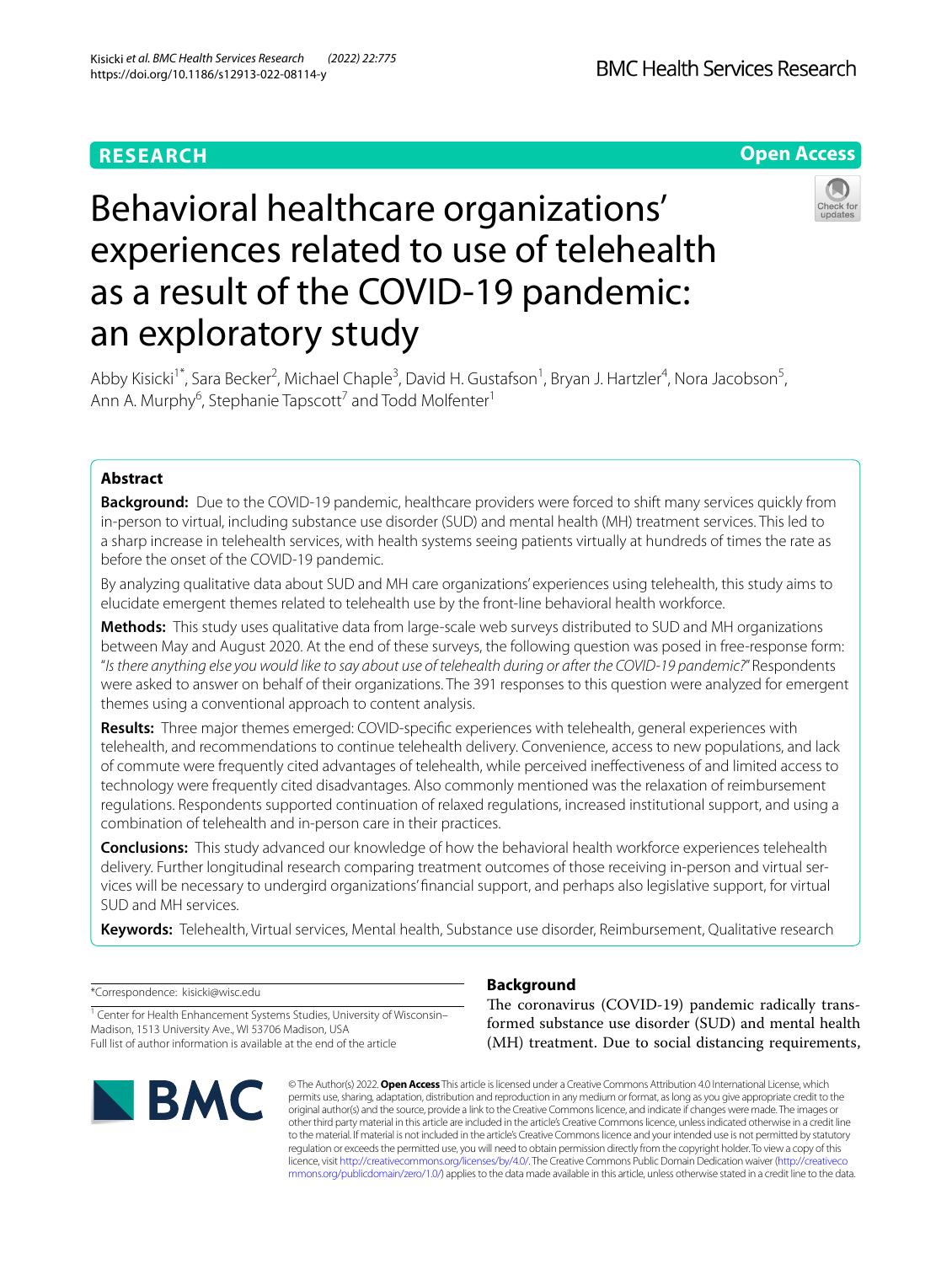stay-at-home orders, and other precautionary health measures, healthcare providers were forced to quickly shift many services from in-person to virtual, including SUD and MH treatment services  $[1, 2]$  $[1, 2]$  $[1, 2]$  $[1, 2]$ . This led to a sharp increase in use of telehealth services, with health systems seeing patients virtually at hundreds of times the rate as before the onset of the COVID-19 pandemic [\[3](#page-7-2)]. Medicare, a United States government health insurance program for people 65 and older, which in 2016 lagged in telehealth coverage compared to private insurers and Medicaid, its counterpart for people with low incomes, saw a particularly signifcant increase in telehealth use: only 0.1% of Medicare primary care visits were delivered virtually before the onset of the COVID-19 pandemic relative to nearly 50% delivered virtually after March 2020 [[3,](#page-7-2) [4\]](#page-7-3). This spike in telehealth use occurred when SUD and MH treatment were already seeing steady increases in telehealth use. From 2010 to 2017, treatment via telehealth increased rapidly for both SUD and MH disorders [[4\]](#page-7-3), but not at the rates of growth experienced following the onset of COVID-19 safety procedures.

Regulatory changes that went into efect at the beginning of the COVID -19 pandemic facilitated the rapid and widespread expansion of telehealth [[5\]](#page-7-4). In the United States, with substantial variability by state, these eased regulations included expanded reimbursement by Medicare, Medicaid, and private insurers; coverage parity or payment parity; provision of telehealth services across state lines; and reimbursement of telephone services at the same rate as in-person face-to-face visits [\[6](#page-7-5)]. It is unclear the extent to which these eased regulations will be permanently adopted once the COVID-19 public health emergency comes to an end, leaving providers uncertain in their planning for next steps for telehealth.

Research has shown that many providers indeed hope to continue the expanded use of telehealth after the COVID-19 pandemic. In their 2021 survey of MH care providers around the United States, Guinart et al. [\[7](#page-7-6)] reported that 64% of respondents would like to continue using telehealth treatment with at least 25% of their clients and that 53% of these providers would like to continue using telehealth with at least 50% of their clients. Reimbursement for telehealth has often been cited as a barrier by MH [[8,](#page-7-7) [9](#page-7-8)] and SUD treatment providers [\[4](#page-7-3)], even before the COVID-19 pandemic and despite legislative action to address the reimbursement barrier [\[10](#page-7-9)]. Although behavioral health treatment organizations have necessarily been integrating telehealth into their practices since the beginning of the pandemic, knowledge of United States behavioral health organizations' experiences and their plans for the continued use of telehealth after the COVID-19 pandemic remains extremely limited. This study aims to advance knowledge by analyzing

qualitative data gathered from web surveys administered in the summer of 2020  $[1, 2]$  $[1, 2]$  $[1, 2]$  about SUD and MH care organizations' experiences using telehealth. The overarching objective of this analysis was to elucidate emergent themes related to the utilization of telehealth by the front-line behavioral health workforce.

# **Methods**

This study used data from large-scale web surveys distributed by designated regional Addiction Technology Transfer Centers (ATTCs) and Mental Health Technology Transfer Centers (MHTTCs) to SUD and MH providers, respectively, between May and August 2020 [[1,](#page-7-0) [2\]](#page-7-1). Respondents were asked to respond on behalf of their organizations. The surveys collected information on how the respondents' organizations applied virtual services during COVID-19 and their experiences with telehealth use [\[1](#page-7-0), [2](#page-7-1)]. Results from the original analysis of the surveys showed that the SUD and MH organizations intended to continue delivering many video services and some telephonic services after the COVID-19 pandemic public health safety procedures subside. At the end of these surveys, the following question was posed in freeresponse form: "*Is there anything else you would like to say about use of telehealth during or after the COVID-19 pandemic?*".

Out of the 948 SUD and MH survey responses, 391  $(41\% \text{ of})$  respondents answered this question. These 391 respondents' self-identifed organization setting, organization type, and job function were also pulled from the survey data. Organization settings included rural, small city, suburban, and urban; organization types included specialty treatment, health system, opioid treatment programs, recovery community, Federally Qualifed Health Center  $(FQHC),<sup>1</sup>$  $(FQHC),<sup>1</sup>$  $(FQHC),<sup>1</sup>$  and other; job functions included counselor, administrator, physician/prescriber, recovery coach, and other.

One independent coder analyzed the 391 verbatim responses using a conventional approach to content analysis [\[12](#page-7-10)], facilitated by NVivo 12 software. As a frst step, a research team consisting of three individuals (one psychologist, one qualitative methodologist, one implementation scientist) reviewed all the responses and devised a preliminary coding structure. The independent coder then reviewed the responses and assigned an initial set of preliminary codes. During this frst coding pass, the independent coder reviewed codes in an iterative fashion and added more granular themes to the preliminary coding

<span id="page-1-0"></span><sup>&</sup>lt;sup>1</sup> A Federally Qualified Health Center (FQHC) is a community-based healthcare provider designated by the United States Health Resources and Services Administration (HSRA) to receive funds to provide services in underserved areas [\[11](#page-7-11)].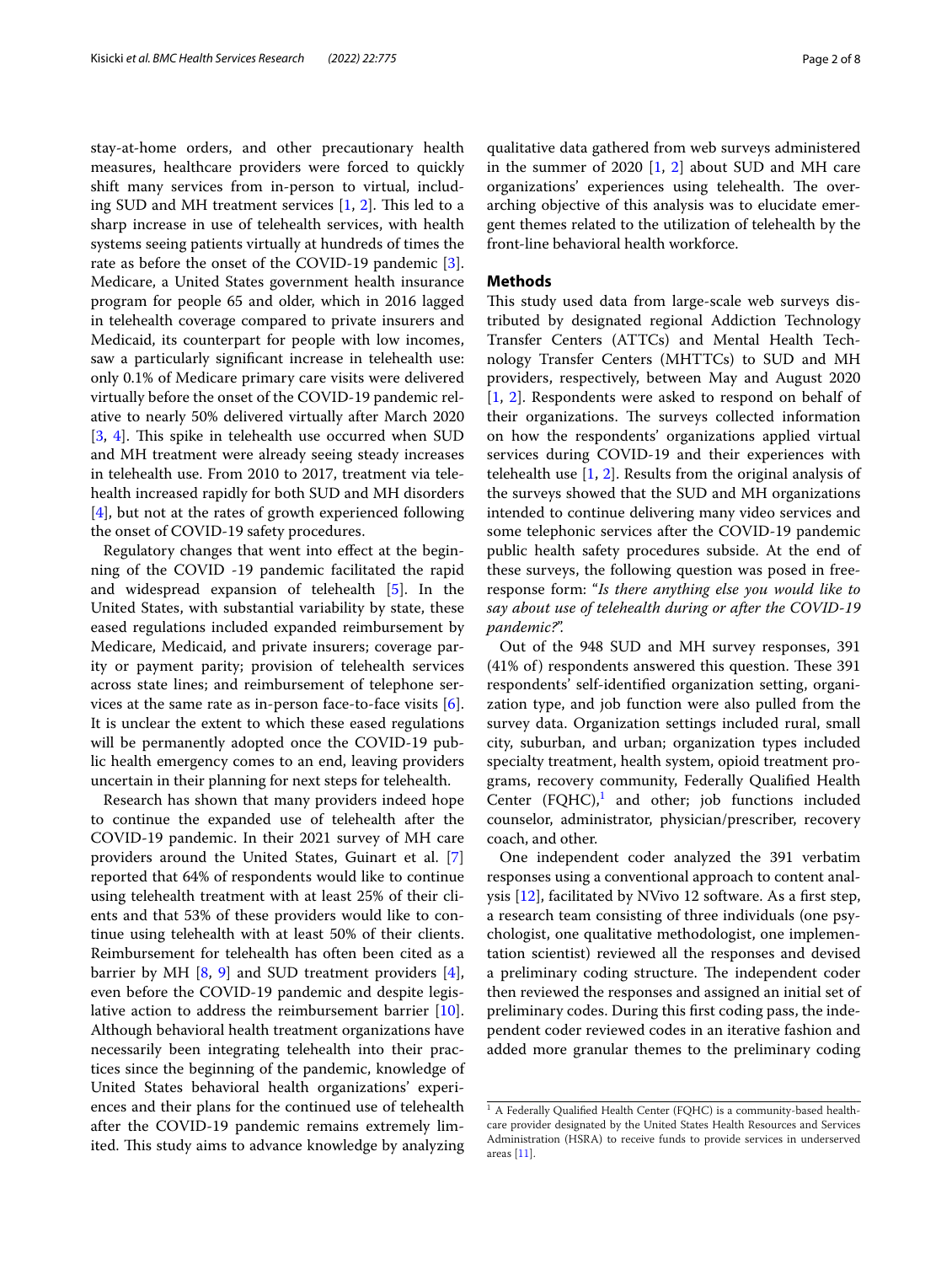## <span id="page-2-0"></span>**Table 1** Sample characteristics

|                                | Frequency      | $\frac{0}{0}$ |
|--------------------------------|----------------|---------------|
| <b>Organization setting</b>    |                |               |
| Rural                          | 101            | 25.8          |
| Small city                     | 74             | 18.9          |
| Suburban                       | 75             | 19.2          |
| Urban                          | 140            | 35.8          |
| Blank                          | 1              | 0.0           |
| <b>Organization type</b>       |                |               |
| Specialty treatment            | 269            | 68.8          |
| Health system                  | 58             | 14.8          |
| Opioid treatment programs      | 25             | 6.4           |
| Recovery community             | 18             | 4.6           |
| <b>FQHC</b>                    | 17             | 4.4           |
| Other                          | $\overline{4}$ | 1.0           |
| <b>Respondent job function</b> |                |               |
| Counselor                      | 181            | 46.3          |
| Administrator                  | 176            | 45.0          |
| Physician/Prescriber           | 11             | 2.8           |
| Recovery coach                 | 10             | 2.6           |
| Other                          | 13             | 3.3           |

structure as needed. The complete list of themes, along with excerpts from the data, were then reviewed by the research team. In a second pass, the independent coder revisited the data to consolidate repetitive sub-codes and refne and fnalize the set of themes.

# **Results**

# **Sample characteristics**

Of the 391 respondents, 59.3% were SUD respondents, and 40.7% were MH respondents. The sample consisted of 46.3% counselors, 45.0% administrators, 2.8% physicians/prescribers, 2.6% recovery coaches, and 3.3% other (Table [1](#page-2-0)). As respondents were answering on behalf of their organization, they were not asked to provide sociodemographic data. Respondents were predominantly in specialty care settings and represented a mix of urban, suburban, and rural areas.

# **Overview of qualitative emergent themes**

Overall, three major themes emerged: COVID-specifc experiences with telehealth, general experiences with telehealth, and recommendations to continue telehealth delivery. Each of these themes contained multiple subthemes, as elaborated in the following sections.

# *COVID‑specifc telehealth themes*

Multiple respondents expressed the view that their organizations would not have begun to use telehealth if not for the onset of the COVID-19 pandemic. Within those responses that specifcally commented on the pandemic, three subthemes emerged pertaining to COVIDspecifc advantages of telehealth adoption: *continued provision of services during the pandemic,* the ability to adhere to *safety and social distancing* guidelines*,* and experiences related to having *children at home*. Another COVID-specifc sub-theme was the easing of regulatory restrictions, which facilitated organizations' adoption of telehealth.

*Continued provision of services during the pandemic* Many appreciated that virtual services could be used in place of in-person treatment once stay-athome orders and social distancing requirements began. Respondents conveyed a sense of relief that organizations were able to continue providing services to clients during COVID-19. Some respondents thought that the substitution of telehealth for in-person treatment *"saved lives," "kept our patients out of the ED and psychiatric hospital,"* and was an *"incredible lifeline"* to clients*.* One respondent stated that increased accessibility over the telephone was benefcial for clients, writing that *"for clients to be able to access help before going into a full-blown crisis is priceless."* Respondents also expressed gratitude that telehealth allowed them, as individual providers and as a feld, to continue performing their jobs. Several comments credited the ability to provide virtual services with having *"saved my job"* and having *"literally saved our organization and likely our clients."*

*Safety and social distancing* Respondents reported satisfaction with how telehealth promoted adherence to social distancing guidelines and allowed clients and providers alike to minimize exposure to COVID-19. Telehealth was reported to be particularly benefcial for providers and clients at high personal risk of severe illness from COVID-19.

*Children at home* To reduce COVID-19 exposure, schools began to conduct learning remotely. As many childcare centers remained closed, this left many parents with the additional challenge of caring for children at home during the day. Respondents appreciated that telehealth allowed employees at their organization (and their clients) to engage with treatment while balancing childcare needs.

*Easing of regulatory restrictions on telehealth* Many respondents credited the easing of telehealth regulations during COVID-19 with their ability to maintain their use of telehealth. The responses referenced COVID-era policy generally, as well as reimbursement policy specifcally. Many referred to the use of telehealth as *"completely*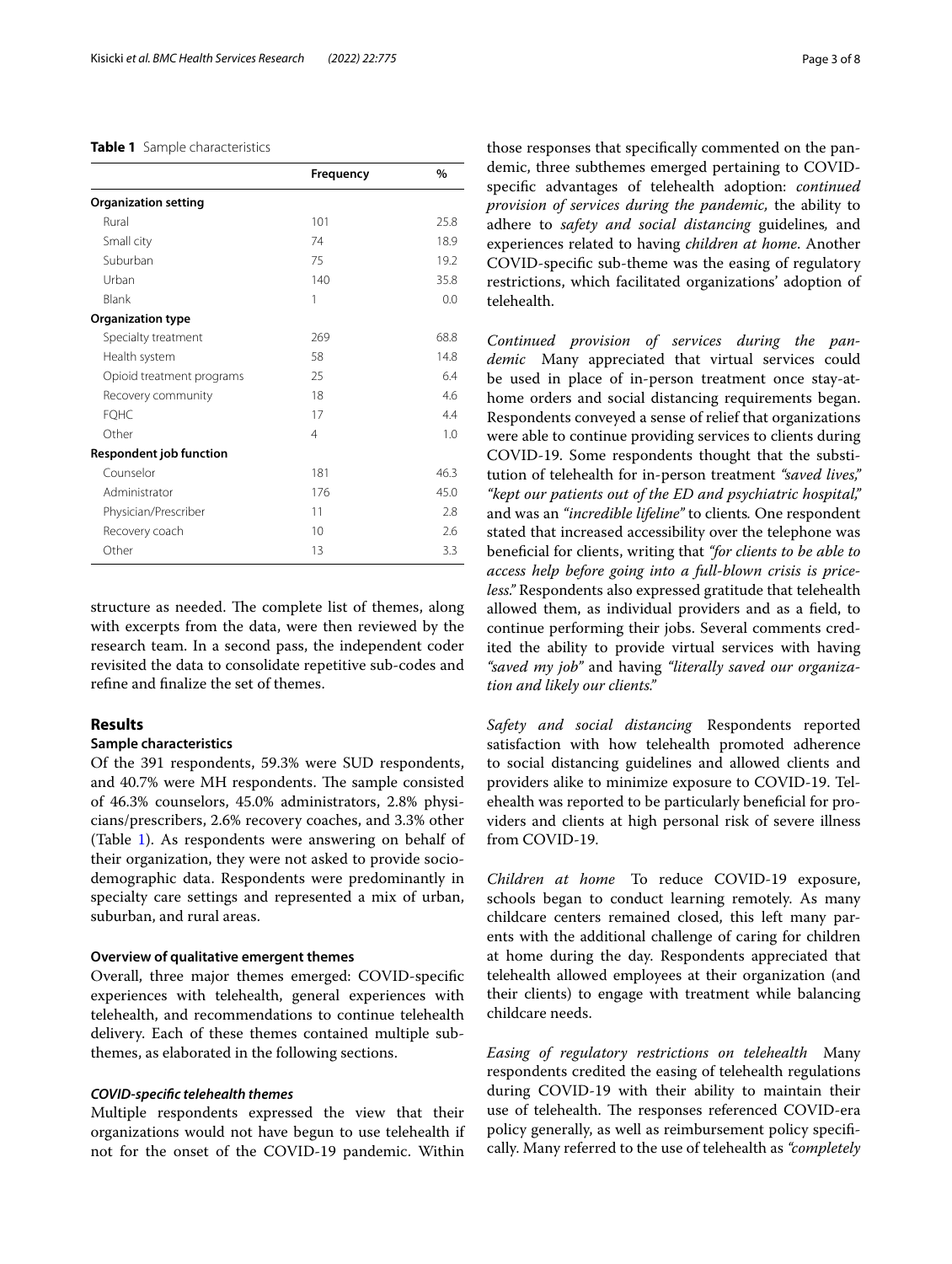*dependent"* upon the eased regulations becoming permanent. Some of the respondents expressed uncertainty about how long eased regulations would last. Several noted that the uncertainty "*makes it difcult to do long*term planning/workflow development that includes *[telehealth].*"

# *General telehealth themes*

The bulk of the verbatim responses shared general experiences with telehealth independent of the COVID-19 pandemic. These 'general' responses reflected four subthemes: *organizational conditions afecting ability to adopt telehealth, access, perceived treatment efectiveness, and cost-efectiveness*. Within each of these subthemes, respondents detailed both advantages and disadvantages of using telehealth.

*Organizational conditions which afect ability to adopt telehealth* A handful of respondents reported positive experiences with the integration of telehealth into their organizational workflow, stating that their organization had made telehealth easy to adopt. Others shared positive feedback about their organization's access to technology, which allowed them to easily download necessary platforms and navigate telehealth technology, even if they initially experienced a learning curve with setting up virtual services.

By contrast, multiple respondents reported struggles integrating telehealth into their organization's usual operations. Concerns about confdentiality, security, and encryption on platforms like Zoom were common. Several shared that they received limited support and training from management on adjusting to telehealth, that they were not given the equipment necessary for seamless and proper use of telehealth, and that managing multiple platforms was difficult. This difficulty was in some cases exacerbated by limited staf literacy. One respondent remarked that they struggled to adapt to telehealth at frst, prompting them to "*take online courses and webinars to learn [how to use telehealth]"* on their own, as *"[t] he organization [doesn't] ofer any webinars or trainings."* Two others reported that co-workers were resorting to using HIPAA non-compliant platforms to treat clients due to lack of organizational infrastructure.

*Access* Multiple respondents remarked on client access to telehealth. Many reported that telehealth removed barriers of access to transportation, distance to treatment, and access to childcare. As one respondent put it, *"No transportation — no problem! Gas is too expensive no problem! No daycare — no problem!".*

Several respondents shared their perspective that virtual services opened the door for new populations to access treatment, such as clients with severe anxiety and clients who wish to avoid stigma associated with seeking treatment. Telehealth was also perceived as allowing respondents to provide remote treatment to clients residing in locations distant from them, such as clients in rural areas. As one respondent wrote: "*[T]o have telephonic and telehealth end would mean many clients leaving services. Accessibility is everything, especially for the clients in the upper peninsula that we serve electronically right now. We'd love to see telehealth and telephonic appointment reimbursement continue. We've seen such an infux in SUD self-referrals because it is now so much more accessible."* Some observed that clients kept their telehealth appointments more often than they did with in-person appointments and that clients were generally more engaged in telehealth, with one respondent noting that they *"got better follow through and fewer no-shows."* In addition, numerous respondents reported that their number of admitted clients increased during telehealth.

While some respondents perceived telehealth as opening up treatment, others perceived telehealth as making treatment less accessible. Several noted that switching to virtual services cut them off from some clients altogether, such as those who have unstable housing, lack adequate privacy for appointments, or refuse to use telehealth. One expressed worry that not enough people in the rural community were aware of telehealth as a treatment option. Additional concerns were that clients were harder to reach, made fewer appointments over telehealth, disengaged from services, or missed more appointments. Respondents also perceived that new clients took longer to engage in virtual services than their preexisting clients. Some respondents reported that their clients missed and rescheduled telehealth appointments more frequently than with in-person appointments. In contrast, others reported that several of their clients had fully disengaged from telehealth.

The most common concern about access to care was clients' limited access to technology. Many respondents noted that their clients did not have access to the internet, with a few citing poor broadband infrastructure in rural areas. Others reported that their clients did not have cell phones that could support telehealth platforms. Limited cell phone data and limited battery life were cited as problems, as sometimes clients would run out — or fear running out —of their cellular data or battery life if they used virtual services. In addition, respondents perceived some of their clients — such as clients from rural areas, low-income clients, cognitively impaired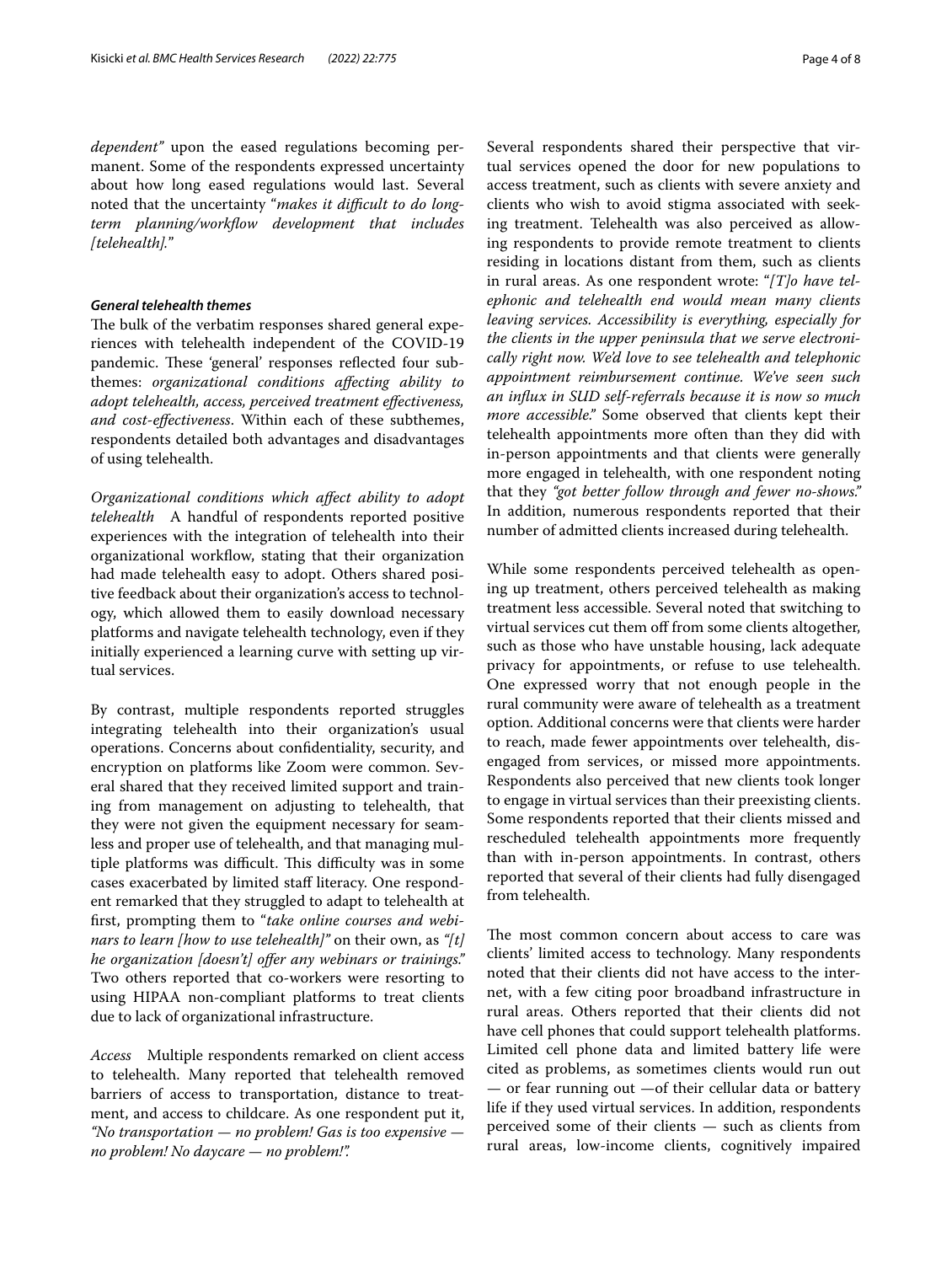clients, and older adults — as more prone to having diffculty navigating technology. An overarching worry was that telehealth would exacerbate preexisting barriers to care, especially within historically marginalized client populations and communities of color. Two respondents reported that technology issues raised barriers to continuous access and engagement during sessions, with one respondent adding that this situation posed unanticipated billing issues:

*Cell phone quality & connection problems … can be a problem in meeting minimum session length requirements for billing. For example, I have a client whose phone frequently cuts out every 2 minutes. It gets frustrating for the client & counselor to have to keep calling each other back. It also raises an ethical issue if we've only talked for 15 minutes but need to bill for a 25-minute session. If we don't bill for it, then it's as if the client wasn't seen for a session — not fair for the client to be penalized for having a poor-quality phone, or for the program not to get credit for trying to serve the client despite the phone limitations.*

*Perceived treatment efectiveness* Another key subtheme pertained to the perceived efectiveness of telehealth. Opinions were mixed regarding whether telehealth improved or decreased the efectiveness of the care they were able to offer to clients. As an example, one respondent wrote, "*Truly a mixed bag*. *Works beautifully for some folks and want to continue even after COVID. For others, it is deeply frustrating and they long to come back face-to-face."*

A handful of respondents reported that clients seemed more open or trusting over telehealth than during inperson sessions, while only respondents whose clients had preexisting trust issues reported lower trust levels. Respondents also appreciated that clients' engagement in video care from home gave them insight into the client's home environment.

Several shared their perspective that telehealth was valuable if necessary but could never be an equally efective replacement for in-person treatment. *"It is not an adequate substitute for in-person therapy,"* one respondent wrote, *"but it is better than nothing."* One of the key trepidations about efectiveness was missing important *"body language cues"* from clients during sessions. For example, one respondent noted, *"without seeing them in person, it is hard to tell [when] they are struggling."* Several others similarly felt that the *"personal touch"* was missing over telehealth, citing concerns with *"rapport," "depth,"* and *"connection,"* as well as experiences of *"disconnect."* One respondent shared that they were missing out on the *"genuine transformation you see when the person comes*  to the office weekly." Others felt that telehealth diminished the rigor of assessment and made it harder to maintain client accountability.

*Cost-efectiveness* Another subtheme pertained to perspectives of the cost-effectiveness of telehealth. These perspectives were mixed. Some respondents felt that telehealth was more productive and efficient. One respondent commented that *"the more I use it, the more I like it because it saves me time, money, and energy."* Another said that *"administratively it is cost efective because I do not have staf with as much 'windshield time' as they drive across 4 rural counties to provide services."* Others said that telehealth required a greater investment of work and time, citing technology setup and building rapport with clients.

## *Recommendations to continue telehealth delivery*

Three subthemes emerged related to recommendations to advance telehealth: continuing to ease or change telehealth restrictions, investing in broadband infrastructure and institutional support, and combining telehealth and face-to-face intervention.

*Continued easing of regulations* The most frequent suggestion was to continue telehealth reimbursement and relaxed regulations. *"It would be a shame,"* one respondent said, *"to again implement the limitations."* Beyond continuation of eased regulations, some respondents took it a step further and advocated for changed regulations. One respondent suggested, *"Let's change the previous regulations to facilitate the use of telehealth by non-licensed professionals such as recovery coaches, case managers and counselors."* Another echoed this, saying that *"we need to continue to allow bachelor level and recovery support services staf to use telehealth post-pandemic."*

*Investing in broadband infrastructure and institutional support* Another popular suggestion was to invest in expanding access to infrastructure in rural areas to increase access to telehealth services. *"Internet service providers need to MAJORLY step up availability and afordability of internet services in rural areas,*" one respondent said. Meanwhile, another respondent noted that ensuring equitable access to care would require large-scale changes. "These barriers," they said, "are too *large for our non-proft agency to address."* Institutional support was also viewed as critical. Multiple respondents expressed a desire for more training, technical support,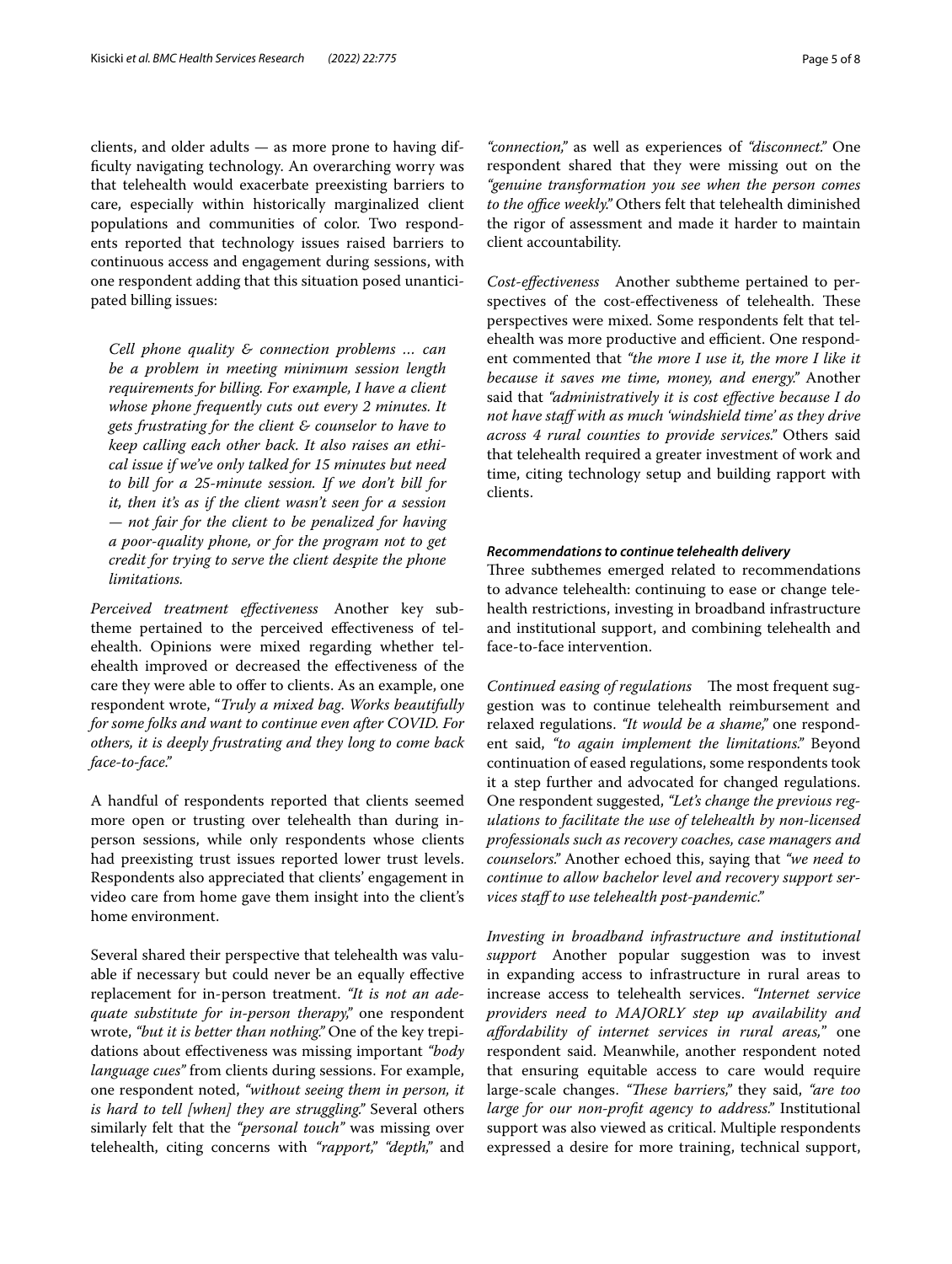and equipment for staf, as well as increased security and improvement of telehealth platforms.

*Combining telehealth and in-person care* Finally, several respondents explained that they intended to continue using a combination of telehealth and in-person care after the end of the COVID-19 pandemic. Many shared their perspective that although they do not prefer telehealth to in-person care*,* it should continue as an option for clients. However, it was commonly acknowledged that the ability to offer a hybrid combined model would depend on reimbursement. For example, one respondent wanted their care model to integrate telehealth, but explained that "*without reimbursement ability, it is not an option at all."*

One respondent took it a step further and argued that telehealth should be viewed as a key part of the future of treatment, explaining: *"I think it's time to not see telehealth only as an alternative in times of urgent need, but rather as a necessity that requires thorough training, development of sound policies and implementation of secure telehealth systems."*

# **Discussion**

This study advances our knowledge of how the behavioral health workforce experiences telehealth delivery. Results revealed three key emergent themes: COVID-specifc issues with telehealth, general issues with telehealth, and future directions for telehealth. Across these themes, key issues pertained to access to care, the efectiveness and cost-efectiveness of treatment, and the need for institutional support.

Respondents' attitudes toward the efectiveness of virtual services were highly consistent with fndings of other studies conducted around the same time: A survey administered to nearly 1,500 MH professionals in May and June 2020 found that while respondents endorsed telehealth as important, necessary, and efective, providers gave a relatively lower endorsement of the belief that telehealth is as efective as in-person care [[13](#page-7-12)]. Numerous other studies have established providers' general preference for in-person care when compared with telehealth [[14–](#page-7-13)[16](#page-7-14)], despite data indicating that in-person care and telehealth have comparable efectiveness [\[13](#page-7-12), [17,](#page-7-15) [18\]](#page-7-16).

Although multiple hurdles to efective and accessible use of telehealth remain, the responses to this study revealed that telehealth has proven to be an invaluable and convenient tool for SUD and MH treatment organizations. Respondents overwhelmingly praised the ability of telehealth to address the barriers of long distances to treatment and access to transportation. Prior research has cited lack of commute as a key beneft to telehealth, a fnding echoed in these results [[19,](#page-7-17) [20\]](#page-7-18). Telehealth has been noted for its ability to provide access to harder-toreach populations and was created for this purpose [\[20](#page-7-18)]. It is notable that even when the organizations in the current study began to use telehealth for a reason other than initiating deliberate outreach to harder-to-reach demographics, some still observed new clients entering treatment. The reported benefits, many of which were independent of the context of COVID-19, demonstrated that telehealth can provide unique benefts irreproducible by face-to-face treatment and, if used strategically, could potentially act as a tool that enhances and supports the client–clinician relationship [\[21](#page-7-19), [22\]](#page-7-20).

The findings of this study were also highly consistent with elements of Planning and Evaluating Remote Consultation Services (PERCS), a conceptual framework created by Greenhalgh et al. to guide the planning and evaluation of remote consulting services  $[22]$  $[22]$  $[22]$ . The PERCS framework consists of eight 'domains' — the reason for consulting, the patient, the clinical relationship, the home and family, technologies, staf, the healthcare organization, and the wider system — and focuses attention on the organization's digital maturity and digital inclusion eforts [\[22\]](#page-7-20). Our data aligned well with PERCS' emphasis on digital maturity and inclusion, as among respondents raising barriers to telehealth, concerns about clients' access to technology were resoundingly common. The PERCS framework can help organizations prepare solutions to the barriers our data identifed. For example, the PERCS framework advocates that organizations should aim for digital inclusiveness by providing support to users who need to acquire digital skills and obtain the technologies necessary to access remote care. Similarly, the PERCS framework advocates for digital maturity by encouraging organizations to ensure the infrastructure needed to circumvent many technology issues cited in this study. Notable in this study was respondents' frequent citation of the following technology barriers specifc to clients' cellular devices: devices incapable of supporting telehealth software, limited cell phone data or battery life (and clients' resulting caution not to waste these), and clients not owning a cellular device. Some of the other technology issues cited in this study, such as older adults' difficulty with technology and limited broadband access in rural or otherwise underserved areas, have been noted as barriers to telehealth and further supported the need for digital inclusion [\[20](#page-7-18)]. These barriers introduced a host of ethical issues such as billing for sessions interrupted by technology, needing to rely upon non-HIPAA compliant platforms, taking online courses on one's own time, and the total cutof of those most marginalized. The PERCS framework encourages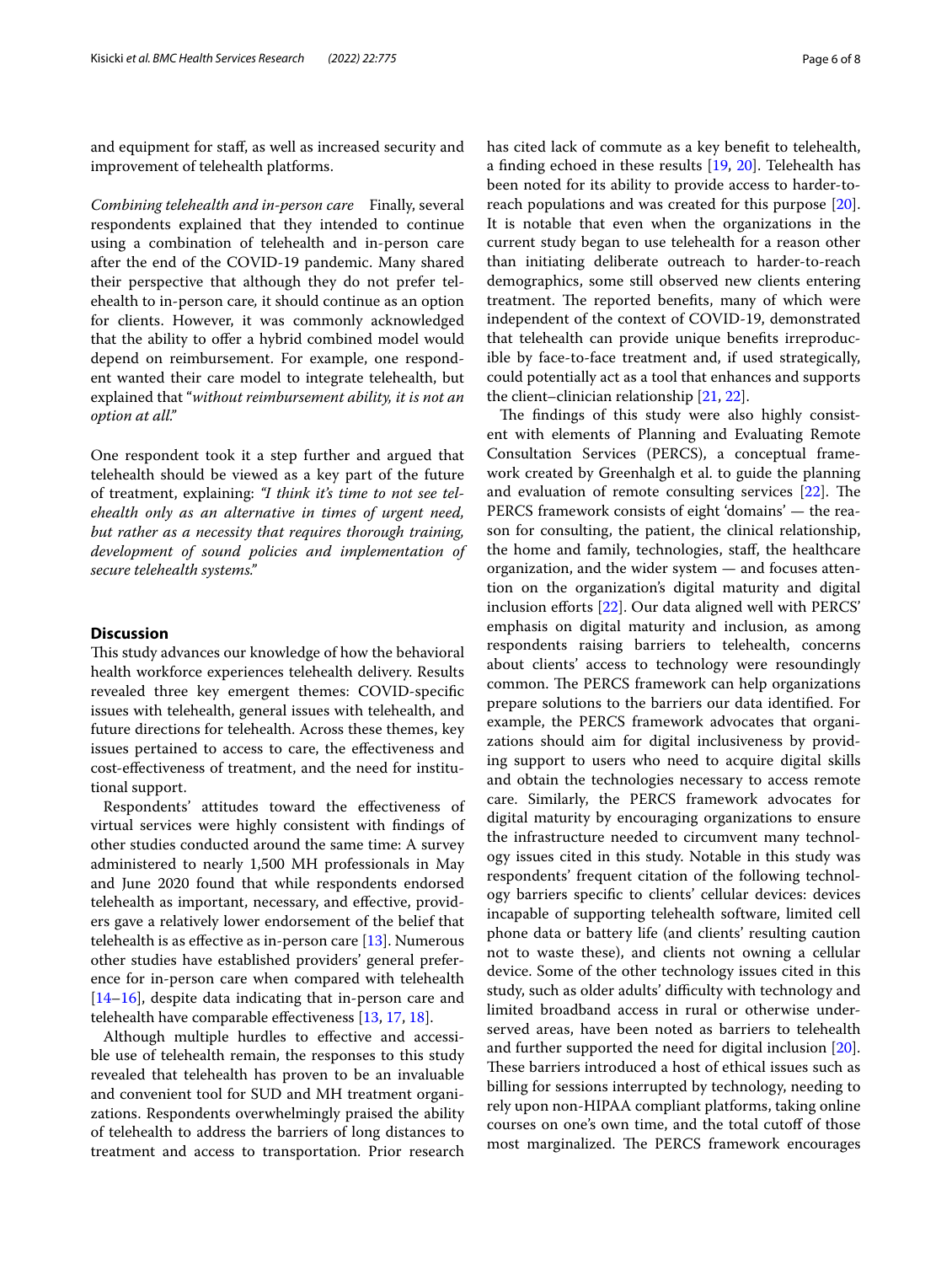organizations to address the root causes of these barriers proactively and could be leveraged to help organizations develop pathways to address the ethical issues identifed in this study.

The themes of access and digital inclusion identified in this study also evoke the public health theory of 'intervention-generated inequalities' (IGIs), a phenomenon in which an intervention that benefts the health outcomes of a population overall may inadvertently widen the gulf between the health outcomes of the socioeconomically advantaged and disadvantaged [\[23](#page-7-21)]. Several of the respondents in the current survey shared concerns about the digital divide and potential inequities. A key implication of the current study is that organizations need to proactively build and provide the infrastructure required for providers and clients to engage in telehealth sessions efectively so that the many advantages of telehealth cited in the survey can be realized equitably by all clients.

# **Limitations**

Results of this study should be considered in the context of several limitations. Most notably, the sample was selfselecting; only 41% of respondents to the original survey responded to the question at hand. The reasons motivating respondents' choice to reply and the extent to which the experiences and perceptions of responders difered from non-responders are both unknown. Although the original survey asked that respondents answer on behalf of their organization, it is plausible that respondents centered their personal experiences in their responses. This tension was evident in such responses as those discussing the experience of having children at home, some of which discussed challenges facing the organization as a whole and some of which were far more personal. In addition, a convenience sample was used for the original survey, consisting of individuals who utilize MHTTC and ATTC services. The respondents from the SUD survey represented only 33 American states and Puerto Rico; those from the MH survey represented only 25 American states, the District of Columbia, Puerto Rico, and the United States Virgin Islands. Survey respondents might also have difered in their understanding of the purpose of the question (i.e., whether it was intended to improve telehealth platforms, for research purposes, etc.), which could have infuenced the specifc themes raised.

# **Conclusions**

The current study raises several directions for future research and service provision. First, many of the respondents explicitly supported a hybrid model of treatment combining virtual and in-person treatment. A hybrid treatment model has been posited as a way forward as post-COVID-19 public safety precautions subside [[24,](#page-7-22) [25](#page-7-23)]. One option to apply such a model is to enable the provider and client to collaborate to choose the best treatment modality. This approach would be established based on a number of factors such as provider and client access to the technology infrastructure, client preference, provider discretion, and specific barriers impeding access to services [[26](#page-7-24)].

Second, consistent with prior research [[25](#page-7-23), [27\]](#page-7-25), this study highlighted organizations' desire to continue easing regulatory restrictions on telehealth. Many respondents felt that their ability to offer virtual services hinged upon whether COVID-19-era eased reimbursement policy would continue; additionally, several respondents asserted that non-licensed professionals and other staff should be able to use telehealth. The frequency and vehemence with which respondents shared their perspectives that reimbursement regulations should continue, both in this data and in other research, demonstrates the high demand for telehealth in the behavioral healthcare system.

In terms of research implications, research comparing treatment outcomes of those receiving in-person and virtual services will be necessary to undergird organizations' fnancial support, and perhaps also legislative support, for virtual SUD and MH services. Future research would also beneft from comparing the outcomes of in-person and telehealth treatment performed during the COVID-19 pandemic in particular.

#### **Abbreviations**

ATTC: Addiction Technology Transfer Centers; COVID-19: Novel coronavirus 2019; FQHC: Federally Qualifed Health Center; HIPAA: The Health Insurance Portability and Accountability Act of 1996; MH: Mental health; MHTTC: Mental Health Technology Transfer Centers; SUD: Substance use disorder.

#### **Acknowledgements**

The study team gratefully acknowledges the editorial assistance from Maureen Fitzgerald and Judith Ganch.

#### **Authors' contributions**

AK coded the data, analyzed the data, and drafted the manuscript. SB reviewed the coding framework and substantially revised the manuscript. NJ provided guidance for the coding framework and the interpretation of the data. TM provided oversight for this study and assisted in designing the coding framework and revisions to the manuscript. AM, MC, DG, BH, NJ, and ST helped to steer the direction of the analysis; these authors also reviewed and revised the manuscript. The author(s) read and approved the fnal manuscript.

#### **Funding**

This manuscript was funded by the following Substance Use and Mental Health Administration (SAMHSA) Addiction Technology Transfer Center (ATTC) cooperative agreements: UR1TI080209, UR1TI082504, UR1T1080215, UR1TI080207, UR1TI080203, UR1T1080200, UR1TI080201.

#### **Availability of data and materials**

The datasets used and/or analyzed during the current study are available from the corresponding author on reasonable request.